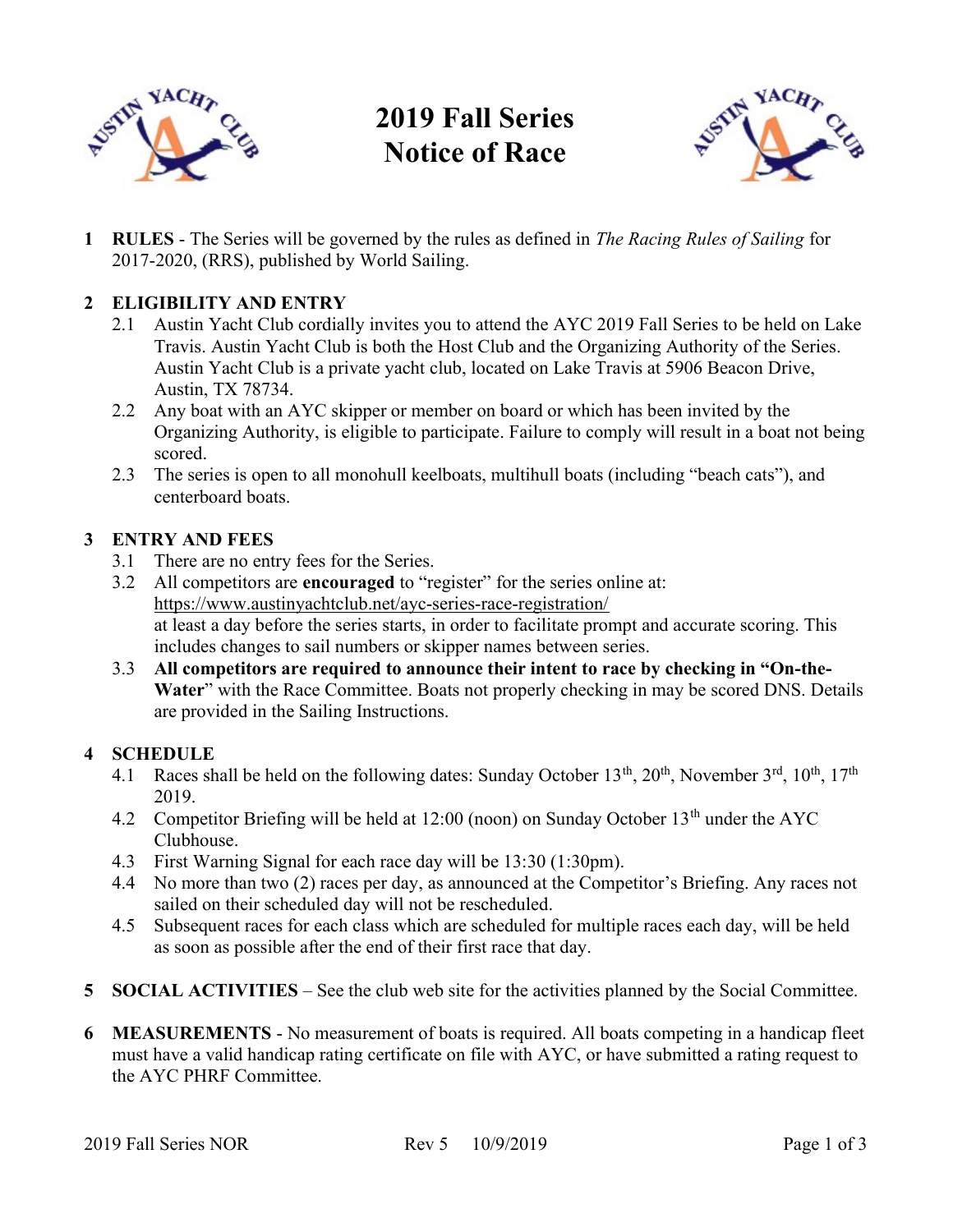**SAILING INSTRUCTIONS - The Sailing Instructions will be available in the AYC Clubhouse (in** the bins in the East corner of the AYC Clubhouse) prior to the start of the Competitor's Briefing, and on the AYC website as soon as practical.

# 8 SCORING

- 8.1 Each boat will be scored using her mainsail number. A boat will be scored in only one Fleet for the entire series. The Fleet used for scoring will be the Fleet that the boat first designates in the series. This restriction on series scoring will also apply to designation of spinnaker or nonspinnaker for boats in PHRF fleets.
	- 8.1.1 If, for any reason, a boat chooses to compete with a sail that has a number other than the one originally registered, the RC must be informed during the "On-The-Water" check-in. Scoring delays may occur if AYC Scoring is not informed of this change by submitting an updated Registration Form one day prior to the day of the race.
- 8.2 Scoring for handicap fleets will be as follows:
	- 8.2.1 The Keel Handicap Fleet and Multihull A fleet, will be scored using the "Time on Time" variant of the PHRF rating system in accordance with current PHRF handicap values.
	- 8.2.2 The Multihull B fleet (beach cats) and Centerboard boats will be scored using US Sailing Portsmouth Yardstick (Non Wind-Adjusted).
- 8.3 The Low Point scoring system of Appendix A of the RRS will be used with the following modifications:
	- 8.3.1 A boat will not be scored in a race during which her Fleet has the Race Committee assignment. This modifies RRS A4.1
	- 8.3.2 RRS A9 will apply with the following modifications:
		- 8.3.2.1 A boat that did not come to the starting area (DNC) shall be scored two points more than the number of boats that came to the starting area.
		- 8.3.2.2 A boat that raced, but was disqualified, shall be scored two points more than the number of boats that came to the starting area.
		- 8.3.2.3 All other scores (DNF, RET, RAF, TLE, DNS, OCS) shall be scored one point more than the number of boats that came to the starting area.
		- 8.3.2.4 For these two conditions that are typically not scored at all, (TLE for all boats in fleet, or race is abandoned after the start for a fleet) all boats in the fleet who came to the starting area will be scored one point more than the number of boats in that fleet that came to the starting area.
- 8.4 Excluded scores shall be determined as follows. This modifies RRS A2.
	- 8.4.1 When 4 to 7 races have been completed by a Fleet, a boat's series score will be the total of her race scores excluding her worst score.
	- 8.4.2 If 8 or more races are completed by a Fleet, a boat's two worst scores will be excluded.
- 9 RADIO COMMUNICATION A boat shall neither make radio transmissions while racing nor receive radio communications not available to all boats. This restriction also applies to mobile telephones.